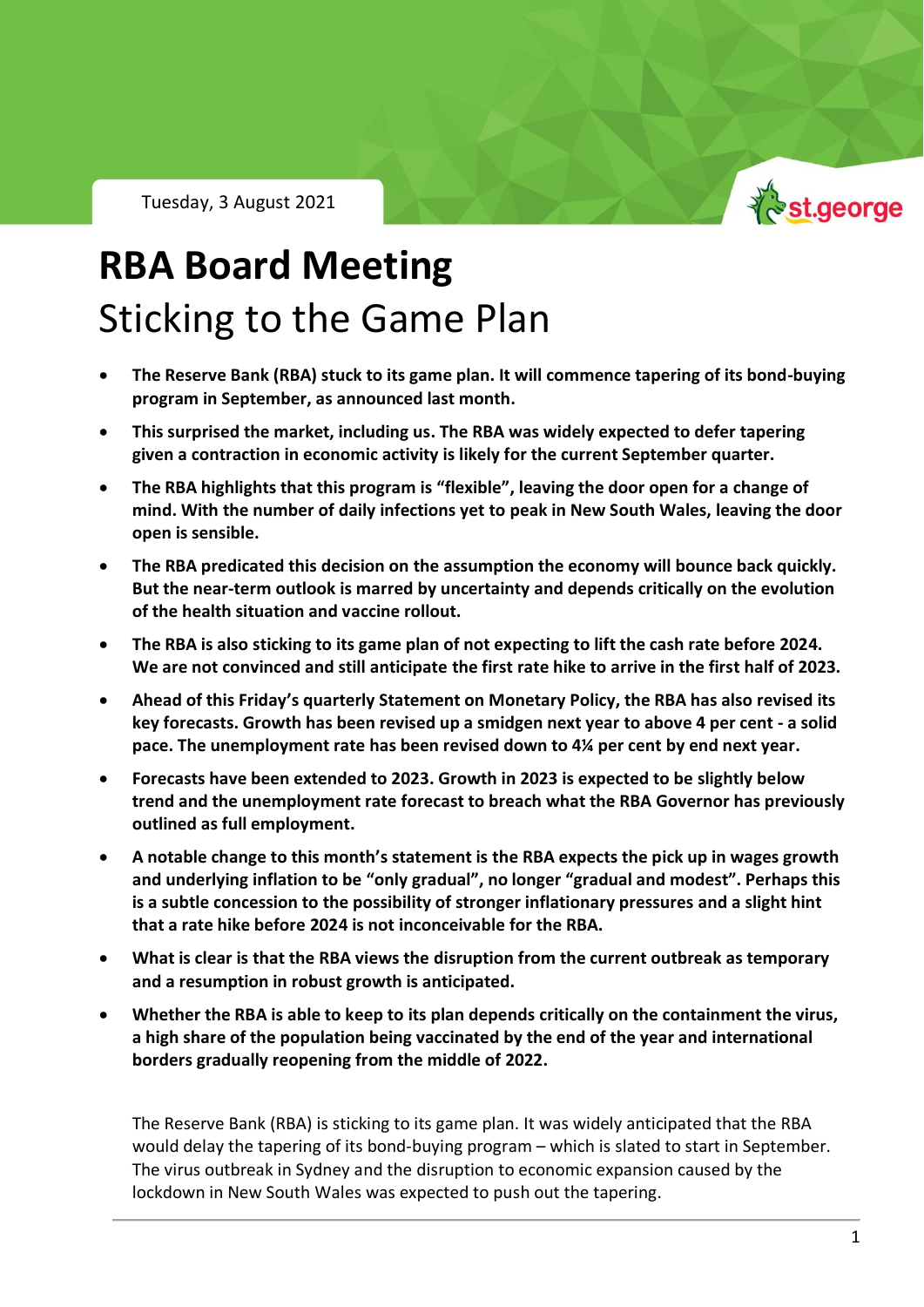As announced last month, tapering will start in September when the RBA will reduce the rate of bond purchases from \$5 billion per week to \$4 billion per week. The RBA sticking to these plans suggests the central bank is looking through the disruption from the virus and perhaps hinting it is not expecting the disruption to last much beyond the September quarter.

The tapering of the bond-buying program are the first baby steps towards an eventual tightening of traditional monetary policy i.e. raising the cash rate.

In sticking to this game plan, the RBA has stressed their already highly accommodative policies in place. Moreover, the economic recovery has been much stronger than expected to date, and there was considerable momentum in the economy prior to the latest outbreak.

The RBA's bond-buying program is "flexible". This flexibility means the door is open to a delay in tapering if economic conditions warrant a delay. But right now, the RBA does not believe this is the case.

The RBA also stuck to its mantra that it does not expect actual inflation to be sustainably within the 2 to 3 per cent target range before 2024, suggesting the first rate hike will not happen before this time. We are still expecting the first rate hike in the first half of 2023. The RBA's revisions to its forecasts, especially for the jobs market, add to the case for a rate hike to occur before 2024.

The RBA concedes GDP is likely to decline in this September quarter, which also matches our own expectations. However, the RBA notes that once outbreaks are contained, the experience to date is that the "economy bounces back quickly".

The RBA previewed some of its updated forecasts ahead of this Friday's quarterly Statement on Monetary Policy (SoMP). The RBA's central scenario is for the economy to grow by a little over 4 per cent over 2022 and by around 2½ per cent over 2023.

The contraction forecast for the September quarter suggests a downgrade to growth in 2021 and the forecast of "a little over" 4 per cent for 2022 suggests a modest upgrade for next year. However, unusually the RBA has not provided a 2021 forecast in today's statement.

In Friday's SoMP, the forecast horizon will also now extend to the end of 2023. A GDP growth rate of 2½ per cent over 2023 suggests the RBA is expecting momentum to slow to a bit below trend the year after next.

The RBA's forecasts critically depend on a significant share of the population being vaccinated by the end of this year and a gradual opening up of the international border from the middle of 2022.

The RBA also provided an update on inflation and unemployment forecasts.

For underlying inflation, 1¾ per cent in 2022 is outlined, followed by 2¼ per cent for 2023.

The forecast for unemployment for 2022 has shifted down, from 4½ per cent to 4¼ per cent. For 2023, unemployment is expected to end the year at 4 per cent, from 4¼ per cent at the end of 2022. The RBA Governor has recently said the unemployment rate consistent with full employment is the low 4s. This implies the RBA expects we will hit full employment at the end of next year.

The RBA explains that some increase in the unemployment rate is expected in the near term due to the current lockdowns, but most of the adjustment in the labour market is likely to take place through a reduction in hours worked and in participation.

The RBA highlights that one source of uncertainty is the behaviour of wages and prices at the low levels of forecast unemployment, including because it is some decades since Australia has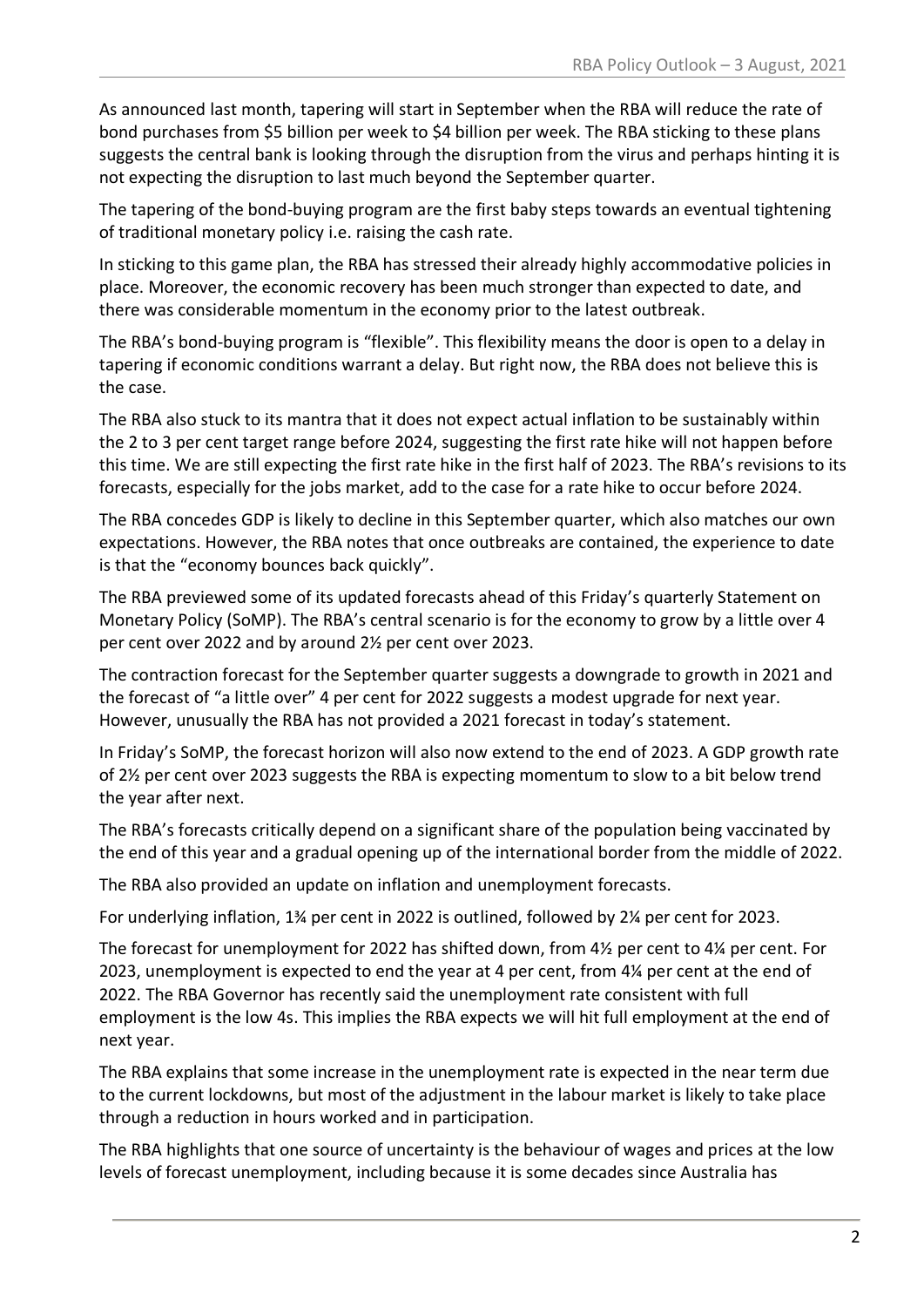sustained an unemployment rate around 4 per cent.

Emphasising the uncertainty around this relationship gives the RBA some wiggle room to revise its forecasts in line with the faster-than-expected recovery while maintaining its position that it doesn't expect to hike the cash rate before 2024.

When we hit full employment will be critical for when wage pressures, and hence inflation pressures, start to build more materially. Currently the bank's forecasts suggest we will hit full employment in late 2022, which arguably suggests a 2024 hike will be too late.

What has stood out is that the RBA no longer expects the pickup in wages growth and underlying inflation to be "gradual and modest". The description of "modest" contained in last month's statement has been dropped, which is perhaps some acknowledgement that the uplift in wage and price inflation might be quicker than what the RBA previously expected. Perhaps it is also a subtle concession to the possibility of stronger inflationary pressures and a slight hint that a rate hike before 2024 is not inconceivable.

What is clear is that the RBA views the disruption from the current outbreak as temporary and a resumption in robust growth is anticipated. Uncertainty abounds – from the health situation and vaccination rollout – but assuming all progresses well on this front, the RBA could be looking to continue to unwind its non-traditional forms of policy before the start of a rate-hike cycle in 2023.

Whether the RBA is able to keep to its plan depends critically on the containment of the virus, a high share of the population being vaccinated by the end of the year and international borders gradually reopening from the middle of 2022.

> **Besa Deda, Chief Economist** Ph: 02-8254-3251